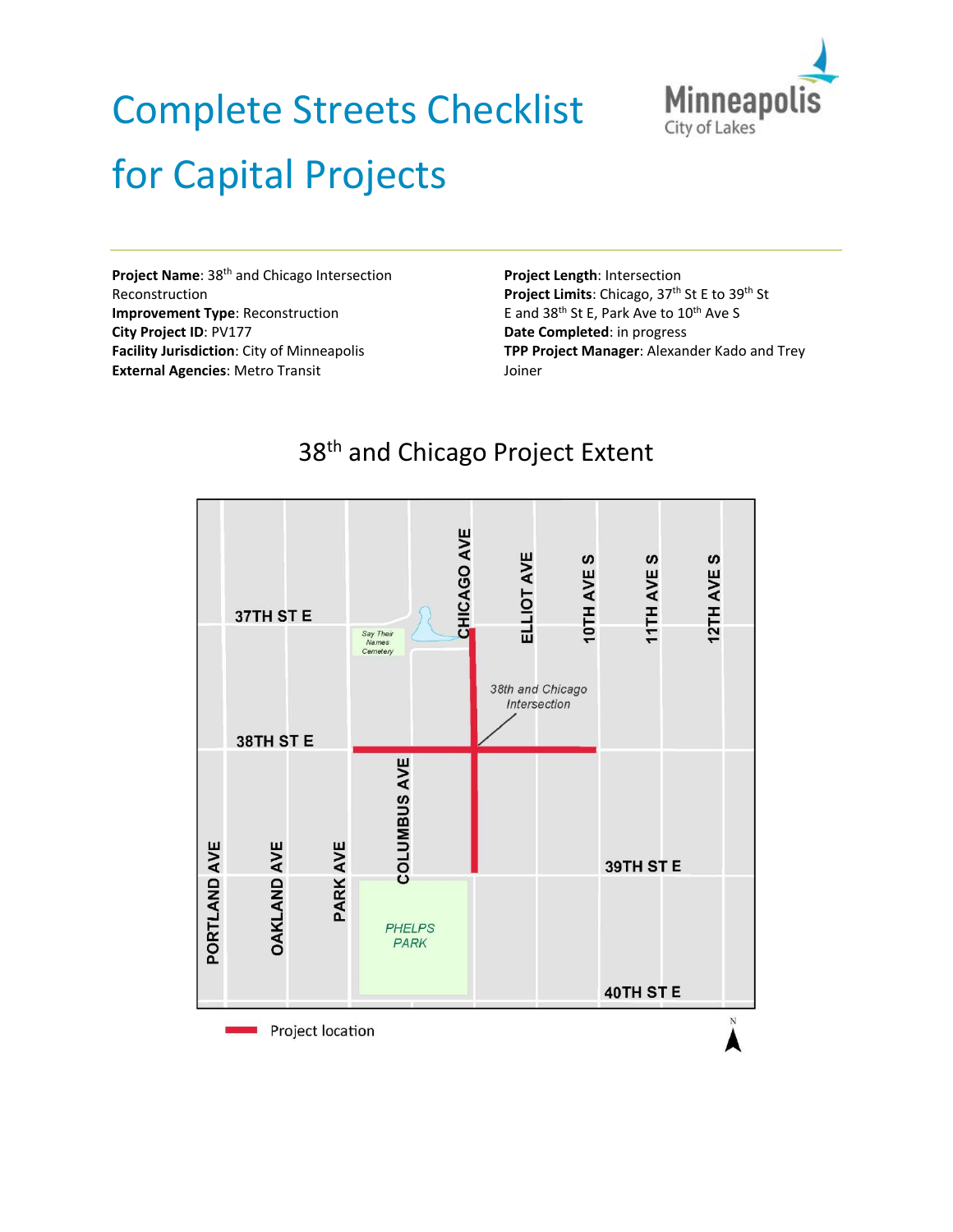| <b>Description:</b>            |                                                                                                                                                                                                                                                                                                                                                                                                                                                                                                                                                                                                                                                                                                                                                                                                                                                | This proposed project will reconstruct 2 blocks Chicago Ave S, and 4 blocks of 38 <sup>th</sup> St<br>E between 37 <sup>th</sup> St E and 39 <sup>th</sup> St E and Park Ave and 10 <sup>th</sup> Ave S respectively. |                                                           |  |
|--------------------------------|------------------------------------------------------------------------------------------------------------------------------------------------------------------------------------------------------------------------------------------------------------------------------------------------------------------------------------------------------------------------------------------------------------------------------------------------------------------------------------------------------------------------------------------------------------------------------------------------------------------------------------------------------------------------------------------------------------------------------------------------------------------------------------------------------------------------------------------------|-----------------------------------------------------------------------------------------------------------------------------------------------------------------------------------------------------------------------|-----------------------------------------------------------|--|
| <b>Project Elements:</b>       | Key elements included for consideration are summarized below.<br>Expanded pedestrian realm<br>Improvements to intersections<br>Implement greening and stormwater enhancements<br>Explore a transit friendly design<br>Identify space for gathering and reflection                                                                                                                                                                                                                                                                                                                                                                                                                                                                                                                                                                              |                                                                                                                                                                                                                       |                                                           |  |
| <b>Context Considerations:</b> | In 2015, the project Thirty-Eighth Street THRIVE began planning for the creation of a<br>38 <sup>th</sup> Street Cultural District to continue the legacy and heritage of a deeply rooted<br>African American community in the area. The intersection of 38 <sup>th</sup> and Chicago<br>became a sacred space for racial healing after George Floyd was killed by a<br>Minneapolis police officer at the intersection on May 25, 2020. Chicago Avenue was<br>commemoratively named "George Perry Floyd, Jr. Place" from 37 <sup>th</sup> to 39 <sup>th</sup> Street and<br>the intersection is commonly referred to as "George Floyd Square" by residents of<br>Minneapolis and people around the world. George Floyd Square is currently a living<br>memorial filled with public art, memorials, gardens, flowers, and community<br>members. |                                                                                                                                                                                                                       |                                                           |  |
| Length:                        | 0.5                                                                                                                                                                                                                                                                                                                                                                                                                                                                                                                                                                                                                                                                                                                                                                                                                                            | <b>Jurisdiction:</b>                                                                                                                                                                                                  | City of Minneapolis                                       |  |
| Ward(s):                       | Ward 8 - Andrea Jenkins,<br>Ward 9 - Alondra<br>Cano/Jason Chavez                                                                                                                                                                                                                                                                                                                                                                                                                                                                                                                                                                                                                                                                                                                                                                              | Neighborhood(s):                                                                                                                                                                                                      | Powderhorn, Central,<br>Bryant, Bancroft                  |  |
| <b>Budget:</b>                 | \$5,184,000                                                                                                                                                                                                                                                                                                                                                                                                                                                                                                                                                                                                                                                                                                                                                                                                                                    | <b>Funding Sources:</b>                                                                                                                                                                                               | <b>NDB</b>                                                |  |
| <b>Schedule:</b>               | Preliminary<br>Design/Planning: 2021-<br>2022<br>Final Design: 2022-2023<br>Construction: 2023                                                                                                                                                                                                                                                                                                                                                                                                                                                                                                                                                                                                                                                                                                                                                 | <b>Agencies:</b>                                                                                                                                                                                                      | City of Minneapolis,<br>Hennepin County, Metro<br>Transit |  |

#### **CORE TEAM:**

Transportation Planning and Programming: Trey Joiner and Alexander Kado

Traffic Engineering and Design: Ole Mersinger

Traffic and Parking Services: Nic Racek

Surface Water and Sewers: Jeremy Strehlo and Alison Bell (green infrastructure)

Transportation Maintenance and Repair: Steve Colins

Water Treatment and Distribution Services: Robert Ervin

Extra Agency members: Metro Transit: Cody Olson, Katie Roth, Shahin Khazrajafari; Hennepin County: TBD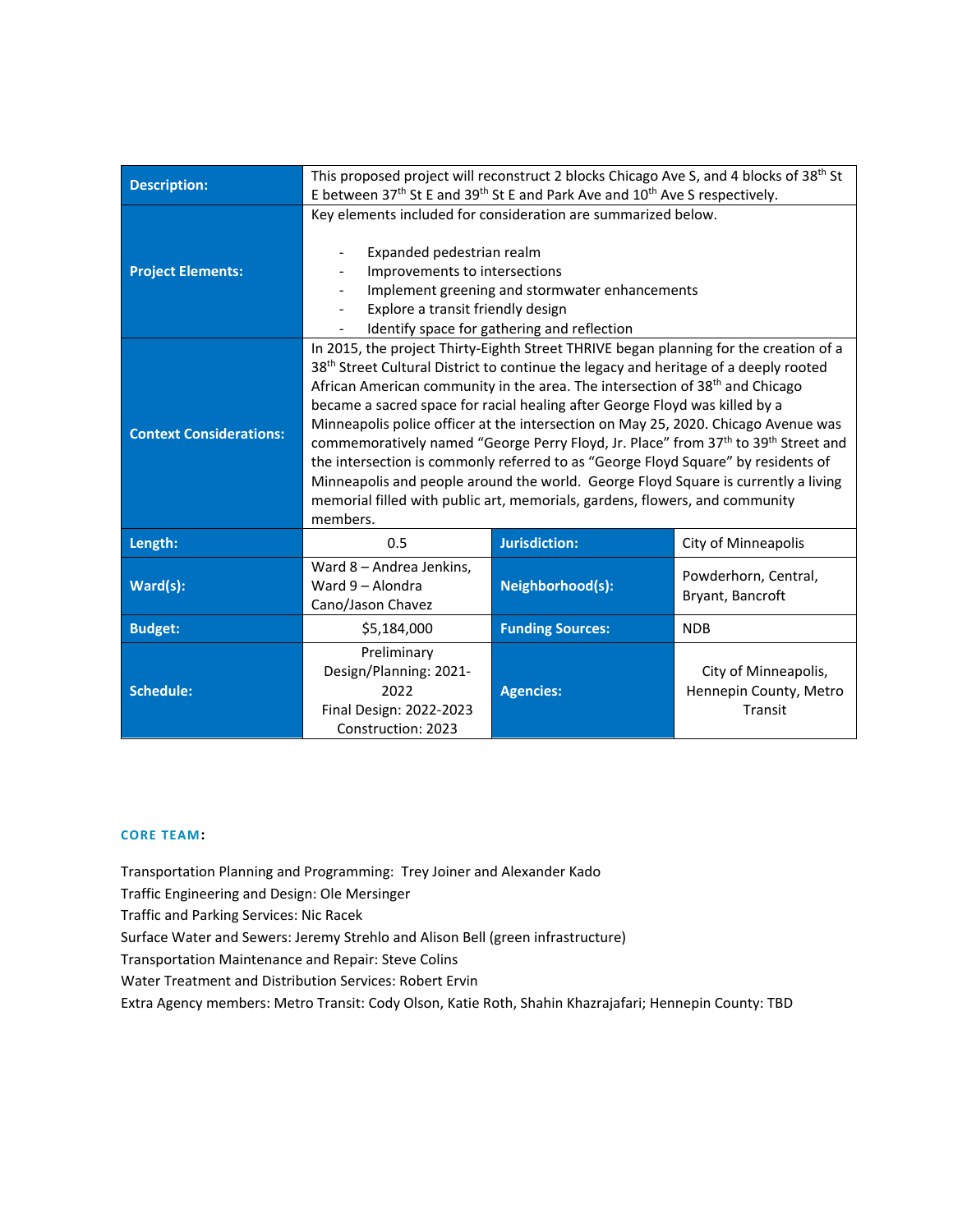# **B. Existing Conditions Prior to May 25, 2020**

| <b>Nearby Traffic</b><br><b>Nearby</b><br>I-35W; Portland Avenue, Park<br>Powderhorn Park, Chicago<br><b>Destinations:</b><br><b>Generators:</b><br>Fire Art Center<br>Avenue<br>Industrial, transitional<br>commercial, high density<br><b>Zoning</b><br><b>Place Type and</b><br>Urban Neighborhood, Mixed<br>residential, and single family<br>District(s):<br>Land Use(s):<br>Use<br>residential.<br>Memorial space<br><b>Existing R/W</b><br><b>Functional</b><br>Chicago: 80ft, 38 <sup>th</sup> St: 60ft<br>A- Minor Augmenter<br><b>Classification:</b><br>Width:<br><b>Pavement Condition Index</b><br><b>Year Built and</b><br>1957; resurfaced in 2010;<br>PCI: 85; inspected 2018<br>sealcoat 2018<br>and Year Inspected:<br><b>Last Project:</b><br><b>Relevant Plans</b><br>38 <sup>th</sup> St THRIVE<br>and/or Studies:<br><b>Planned</b><br>None<br>Development(s):<br><b>Relevant</b><br>Programmed<br>D-Line Bus Rapid Transit: 2022<br><b>Improvements:</b><br>E. 38 <sup>th</sup> Street (East of Chicago Avenue):<br>P<br>$\blacksquare$<br>$\blacksquare$<br>$\blacksquare$<br>$\hat{U}$<br>$\hat{\mathbf{y}}$<br>12 ft<br>11 <sub>ft</sub><br>12 <sub>ft</sub><br>11 <sub>ft</sub><br>$6.5$ ft<br>$6.5$ ft<br>E. 38 <sup>th</sup> Street (West of Chicago Avenue):<br>Р<br>Р<br>$\blacksquare$<br>$\blacksquare$<br>⇧<br>$\overline{v}$<br>13 <sub>ft</sub><br>13 <sub>ft</sub><br>8ft<br>8 <sub>ft</sub><br>8 <sub>ft</sub><br>8ft<br><b>Existing Cross-</b><br><b>Section</b><br>Chicago Avenue (South of 38 <sup>th</sup> St. E.)<br>P<br>௸<br>P<br>००<br>$\blacksquare$<br>$\blacksquare$<br>$\hat{v}$<br>$\hat{v}$<br>$\varphi$<br>$\varphi$<br>$7\,\mathrm{ft}$<br>11 <sub>ft</sub><br>11 <sub>ft</sub><br>10 ft<br>5 <sup>ft</sup><br>5 <sub>ft</sub><br>10 <sub>ft</sub><br>7ft<br>Chicago Avenue (North of 38 <sup>th</sup> St. E.)<br>P<br>ஂ<br>P<br>$\blacksquare$<br>०ैं०<br>$\blacksquare$ | <b>Street Typology:</b> | County Road            | <b>Special Roadway Designations:</b> | Minor Augmenter<br>А- |  |  |
|---------------------------------------------------------------------------------------------------------------------------------------------------------------------------------------------------------------------------------------------------------------------------------------------------------------------------------------------------------------------------------------------------------------------------------------------------------------------------------------------------------------------------------------------------------------------------------------------------------------------------------------------------------------------------------------------------------------------------------------------------------------------------------------------------------------------------------------------------------------------------------------------------------------------------------------------------------------------------------------------------------------------------------------------------------------------------------------------------------------------------------------------------------------------------------------------------------------------------------------------------------------------------------------------------------------------------------------------------------------------------------------------------------------------------------------------------------------------------------------------------------------------------------------------------------------------------------------------------------------------------------------------------------------------------------------------------------------------------------------------------------------------------------------------------------------------------------------------------------------------------------------------------------------------------------|-------------------------|------------------------|--------------------------------------|-----------------------|--|--|
|                                                                                                                                                                                                                                                                                                                                                                                                                                                                                                                                                                                                                                                                                                                                                                                                                                                                                                                                                                                                                                                                                                                                                                                                                                                                                                                                                                                                                                                                                                                                                                                                                                                                                                                                                                                                                                                                                                                                 |                         |                        |                                      |                       |  |  |
|                                                                                                                                                                                                                                                                                                                                                                                                                                                                                                                                                                                                                                                                                                                                                                                                                                                                                                                                                                                                                                                                                                                                                                                                                                                                                                                                                                                                                                                                                                                                                                                                                                                                                                                                                                                                                                                                                                                                 |                         |                        |                                      |                       |  |  |
|                                                                                                                                                                                                                                                                                                                                                                                                                                                                                                                                                                                                                                                                                                                                                                                                                                                                                                                                                                                                                                                                                                                                                                                                                                                                                                                                                                                                                                                                                                                                                                                                                                                                                                                                                                                                                                                                                                                                 |                         |                        |                                      |                       |  |  |
|                                                                                                                                                                                                                                                                                                                                                                                                                                                                                                                                                                                                                                                                                                                                                                                                                                                                                                                                                                                                                                                                                                                                                                                                                                                                                                                                                                                                                                                                                                                                                                                                                                                                                                                                                                                                                                                                                                                                 |                         |                        |                                      |                       |  |  |
|                                                                                                                                                                                                                                                                                                                                                                                                                                                                                                                                                                                                                                                                                                                                                                                                                                                                                                                                                                                                                                                                                                                                                                                                                                                                                                                                                                                                                                                                                                                                                                                                                                                                                                                                                                                                                                                                                                                                 |                         |                        |                                      |                       |  |  |
|                                                                                                                                                                                                                                                                                                                                                                                                                                                                                                                                                                                                                                                                                                                                                                                                                                                                                                                                                                                                                                                                                                                                                                                                                                                                                                                                                                                                                                                                                                                                                                                                                                                                                                                                                                                                                                                                                                                                 |                         |                        |                                      |                       |  |  |
|                                                                                                                                                                                                                                                                                                                                                                                                                                                                                                                                                                                                                                                                                                                                                                                                                                                                                                                                                                                                                                                                                                                                                                                                                                                                                                                                                                                                                                                                                                                                                                                                                                                                                                                                                                                                                                                                                                                                 |                         |                        |                                      |                       |  |  |
|                                                                                                                                                                                                                                                                                                                                                                                                                                                                                                                                                                                                                                                                                                                                                                                                                                                                                                                                                                                                                                                                                                                                                                                                                                                                                                                                                                                                                                                                                                                                                                                                                                                                                                                                                                                                                                                                                                                                 |                         | $\varphi$<br>$\varphi$ | $\hat{v}$<br>$\hat{v}$               |                       |  |  |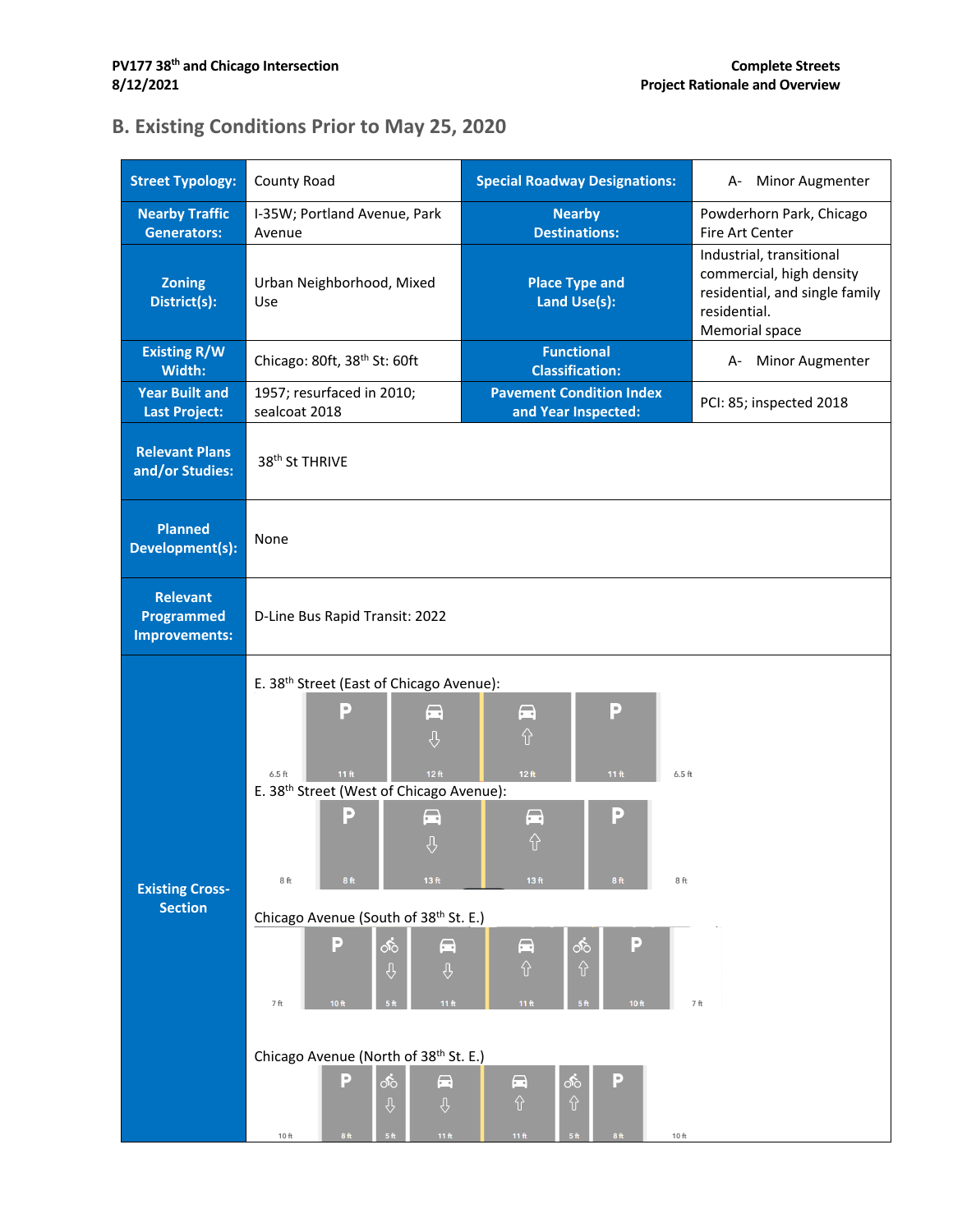# **C. Existing Conditions Since May 25, 2020**

| <b>Street Typology:</b>                                      | <b>Protected Memorial Space</b><br>with thru traffic only to<br>residents, visitors to the<br>square and emergency<br>vehicles                                                                                                                                                                    | <b>Special Roadway Designations:</b>                                                                                                                                                                                                                                                                                                  | Memorial space                                                                                            |
|--------------------------------------------------------------|---------------------------------------------------------------------------------------------------------------------------------------------------------------------------------------------------------------------------------------------------------------------------------------------------|---------------------------------------------------------------------------------------------------------------------------------------------------------------------------------------------------------------------------------------------------------------------------------------------------------------------------------------|-----------------------------------------------------------------------------------------------------------|
| <b>Nearby Traffic</b><br>Generators:                         |                                                                                                                                                                                                                                                                                                   | <b>Nearby</b><br><b>Destinations:</b>                                                                                                                                                                                                                                                                                                 | George Floyd Square, Say Their<br>Name Cemetery                                                           |
| <b>Zoning</b><br>District(s):                                | 15                                                                                                                                                                                                                                                                                                | <b>Place Type and</b><br>Land Use(s):                                                                                                                                                                                                                                                                                                 | transitional commercial, high<br>density residential, and single<br>family residential.<br>Memorial space |
| <b>Existing R/W</b><br>Width:                                |                                                                                                                                                                                                                                                                                                   | <b>Functional</b><br><b>Classification:</b>                                                                                                                                                                                                                                                                                           | $N/A$ – Not in function for<br>through traffic or buses                                                   |
| <b>Year Built and</b><br><b>Last Project:</b>                | 1957; resurfaced in 2010;<br>sealcoat 2018                                                                                                                                                                                                                                                        | <b>Pavement Condition Index</b><br>and Year Inspected:                                                                                                                                                                                                                                                                                | PCI: 85; inspected 2018                                                                                   |
| <b>Relevant Plans</b><br>and/or Studies:                     |                                                                                                                                                                                                                                                                                                   |                                                                                                                                                                                                                                                                                                                                       |                                                                                                           |
| <b>Planned</b><br>Development(s):                            |                                                                                                                                                                                                                                                                                                   |                                                                                                                                                                                                                                                                                                                                       |                                                                                                           |
| <b>Relevant</b><br><b>Programmed</b><br><b>Improvements:</b> |                                                                                                                                                                                                                                                                                                   |                                                                                                                                                                                                                                                                                                                                       |                                                                                                           |
| <b>Existing Cross-</b><br><b>Section</b>                     | E. 38 <sup>th</sup> Street (East of Chicago Avenue):<br>B<br>11 <sub>ft</sub><br>$6.5$ ft<br>E. 38 <sup>th</sup> Street (West of Chicago Avenue):<br>E<br>8ft<br>8 ft<br>Chicago Avenue (South of 38 <sup>th</sup> St. E.)<br>P<br>$\infty$<br>$\overline{v}$<br>7ft<br>10 ft<br>$5\,\mathrm{ft}$ | Đ<br>$\blacksquare$<br>$\blacksquare$<br>⇧<br>$\theta$<br>12 <sub>ft</sub><br>12 <sub>ft</sub><br>11 <sub>ft</sub><br>P<br>$\blacksquare$<br>$\blacksquare$<br>⇧<br>⊕<br>13 ft<br>13 <sub>ft</sub><br>8 <sub>ft</sub><br>$\blacksquare$<br>$\blacksquare$<br>$\delta$<br>⇧<br>⇧<br>$\varphi$<br>11 $ft$<br>11 $ft$<br>5 <sup>ft</sup> | $6.5$ ft<br>8ft<br>P<br>10 ft<br>7ft                                                                      |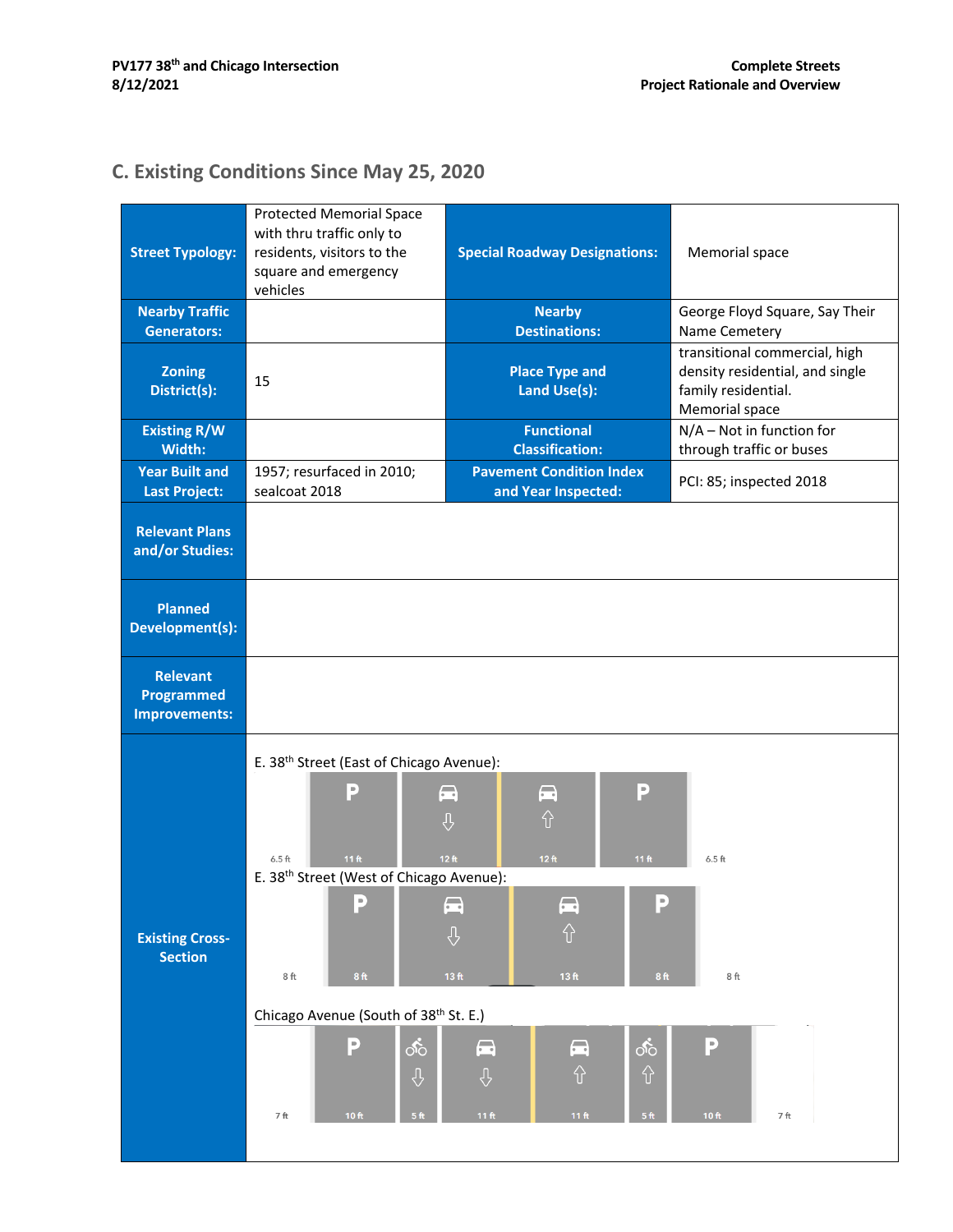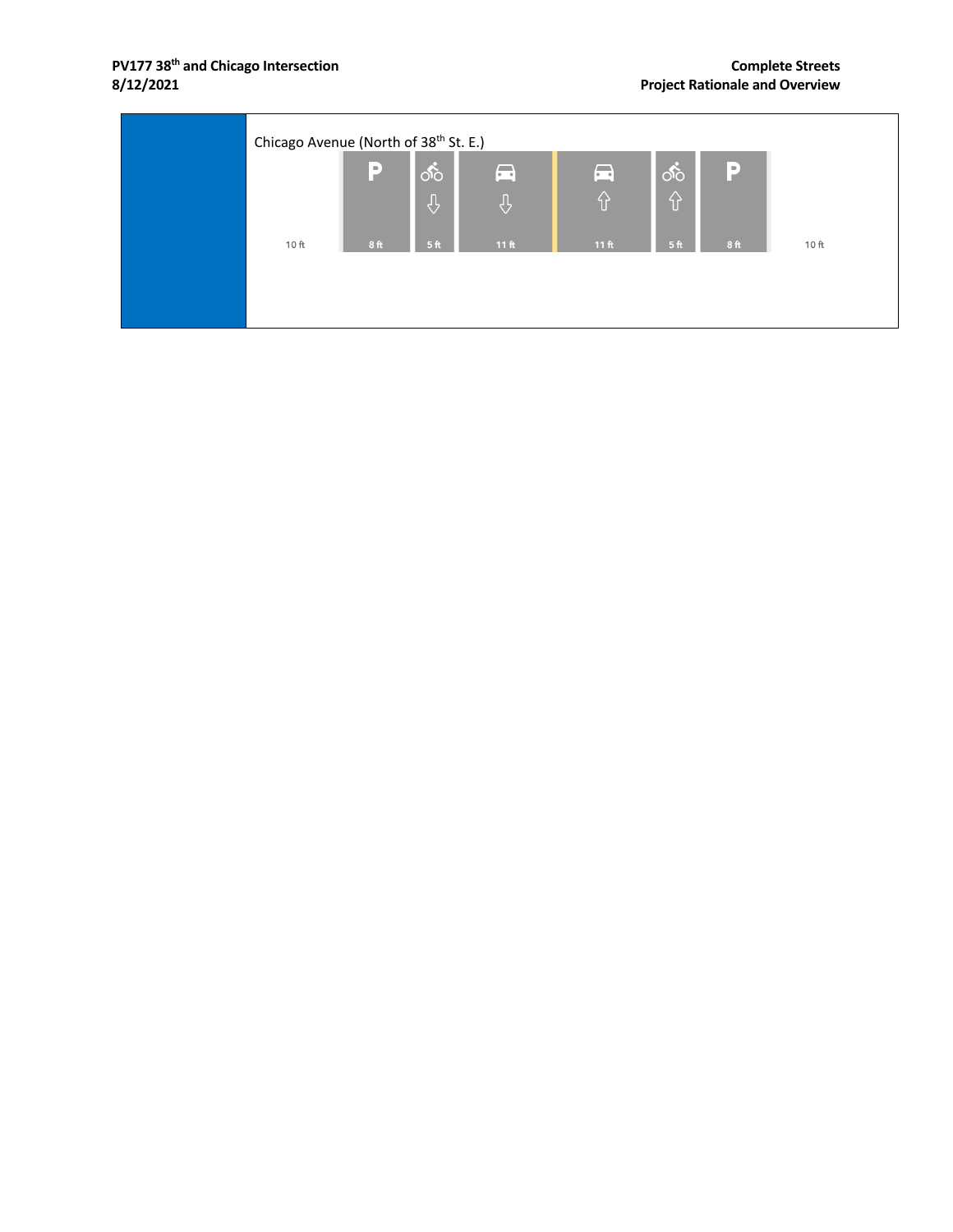#### **PEDESTRIAN ELEMENTS**

Sidewalks ⊠Yes ⊠No Sidewalk Gaps: □Yes ⊠No If yes, describe: two 8ft sidewalks with no buffer; now entire intersection is open to pedestrians and cyclists with barriers to automobile access Other Nearby Multi-Use Trails or Pathways: □Yes ⊠No, if yes, list: Click here to enter text.

#### **BICYCLE ELEMENTS**

On-Street Bicycle Facility: ⊠Yes □No, if yes: Type: Unprotected bike lanes, however the closer of the intersection allows for bikes to use the full travel and parking lane

Current or Planned Bikeway in Bicycle Master Plan?  $\boxtimes$ Yes  $\Box$ No, If yes, Type Connecter- long-term-low stress

Daily Ped Volume: Pedestrian Collisions: 450 Ave. Intersection Crossing Distance: N/A ft. Safe Routes to School Route: ⊠Yes □No

Bike Facility Gaps: ⊠Yes □No If yes, describe: Click here to enter text. Daily Bicycle Volume: 465 Bicycle Collisions: None Bikeway Connections: 37<sup>th</sup> St. E. Nearby Facilities: Park Ave, Portland Avenue, 38th St. E

#### **TRANSIT ELEMENTS**

Transit Service:  $\boxtimes$  Yes  $\boxtimes$  No If yes: ☒Bus ☐BRT ☐LRT ☐Streetcar Routes: Dedicated Transit Lanes: □Yes ⊠No High-Frequency Primary Transit Network: □Yes ⊠No

Existing or Planned Transitway: Existing Transit Stop Locations: ☒Near Side ☒Far Side ☐Mid-Block ☐Other:

#### **CURBSIDE MANAGEMENT ELEMENTS**

On-Street Parking: □Yes ⊠No If yes, describe:

**Delivery/Loading Zones:** □Yes ⊠No If yes, describe: Click here to enter text.

**Areaways**: ☐Yes ☒No If yes, describe: Click here to enter text.

#### **PUBLIC REALM FURNISHINGS, GREENING, AND LIGHTING**

Public Realm Framework Street Typology (Downtown Only): N/A **Street Furnishings:** Types: None Locations: Click here to enter text. **Greening Features:** Types: None Locations: Click here to enter text.

**Valet/Taxi Zones**: ☐Yes ☒No If yes, describe: Click here to enter text. Other, describe: Click here to enter text.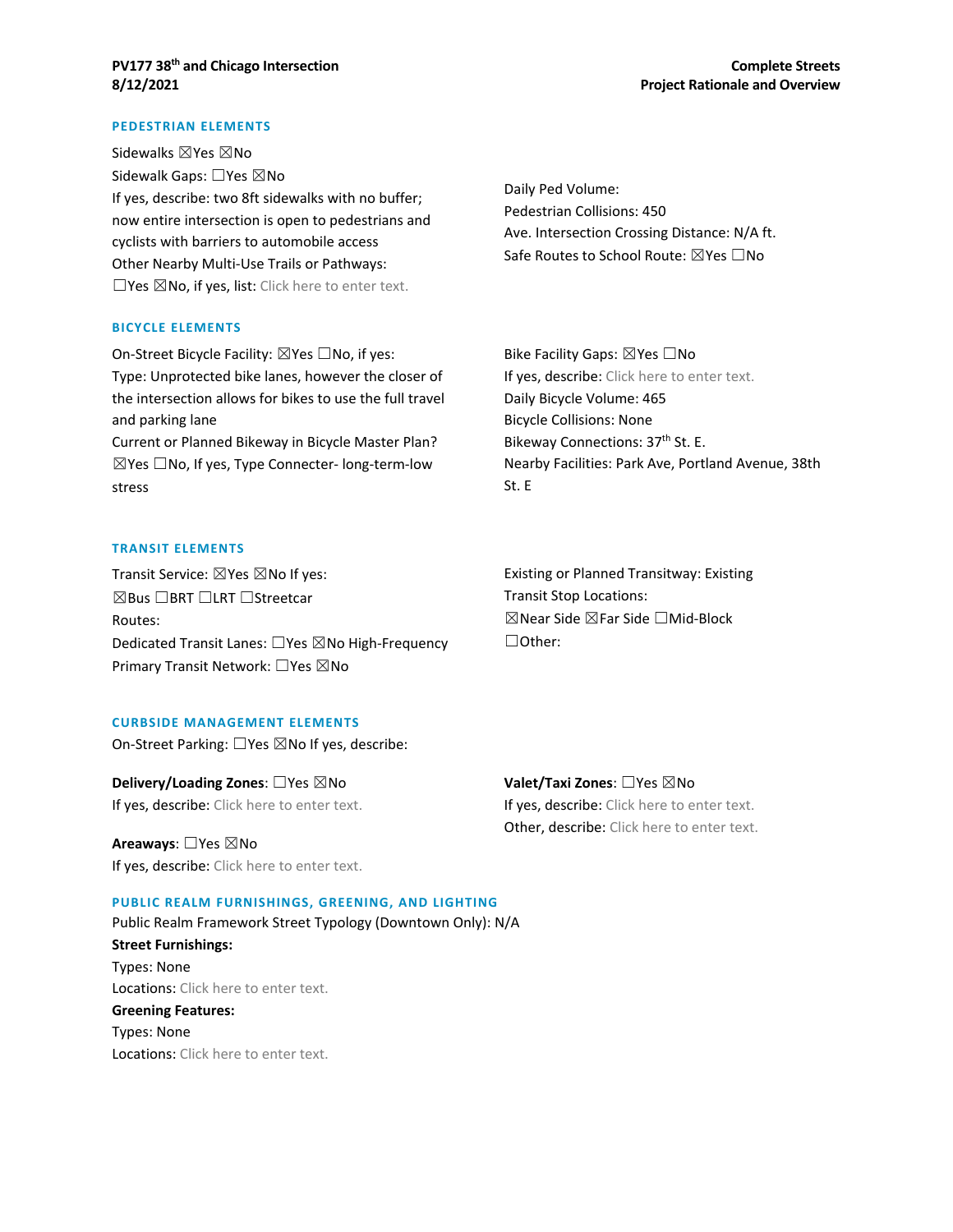#### **PV177 38<sup>th</sup> and Chicago Intersection Complete Streets** Complete Streets **8/12/2021 Project Rationale and Overview**

#### **Street Lighting:**

Corridor Typology: Residential

□ Commercial Nodes If yes, Locations: Click here to enter text.

□ Central Business District If yes, Locations: Click here to enter text.

□ Activity Center If yes, Locations: Click here to enter text.

#### **MOTORIZED VEHICLE ELEMENTS**

Existing Traffic Volumes: Existing Truck Volumes (if available): n/a Motor Vehicle Collisions: 59 Total (3 fatalities in 2012, 2013 Intersection Controls: Signalized intersection at 38th and Chicago

Non-Intersection Access: ⊠Yes □No (If yes, see below) ☒Driveways ☒Alleys ☒Other: Entrance around barricades

#### **SITE VISIT(S):**

Date: Observations:

Date: Observations:

Date: Observations:

#### **SITE PHOTO(S):**



Truck Route: ☒Yes ☐No House Moving Route: □Yes ⊠No Prohibited Movement(s): Consistent thru traffic Bridges: □Yes ⊠No Underpass Rail Crossings: □Yes ⊠No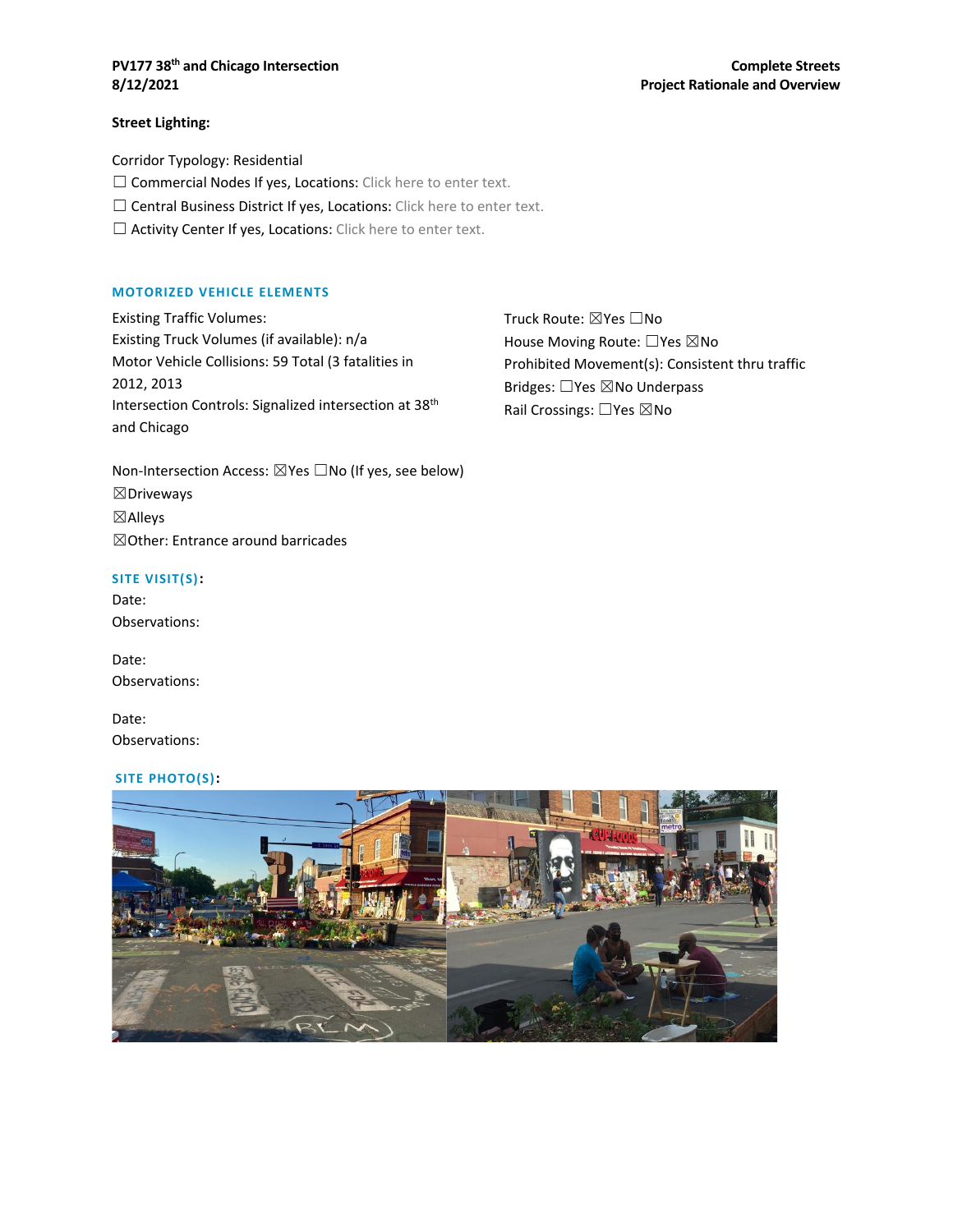### **C. Preliminary Design: 0%**

#### **PEDESTRIAN AND PUBLIC REALM ELEMENTS/FURNISHINGS**

Identified in Pedestrian Master Plan as Pedestrian Needs Evaluation: ☐Yes ☐No Pedestrian Zone Street Design Type:

#### **Pedestrian and Public Realm Guidelines (Street Design Guide Minneapolis)**

|                        |                               | <b>Existing</b> | <b>Guidelines</b> |                    | <b>Design</b> |  |
|------------------------|-------------------------------|-----------------|-------------------|--------------------|---------------|--|
|                        |                               |                 | <b>Acceptable</b> | <b>Recommended</b> | Concept(s)    |  |
| 5 <sup>th</sup> Ave SE | Curb/Edge Zone                | יר              | 0.5'              | 0.5'               | 0.5'          |  |
| to Pierce              | Green scaping/Furnishing Zone | None            | 5.5'              | 6.5'               |               |  |
| St NE                  | Walk Zone                     | 8'              |                   | 6′                 | $5 - 6'$      |  |
|                        | Frontage                      | None            |                   | $\mathbf{1}'$      | None          |  |
|                        |                               |                 |                   |                    |               |  |

Curb Extension(s) Included: ☐Yes ☐No, if yes describe: including off street trail with median refuges.

Other pedestrian elements included or under consideration (see list above):

If design concept is less than recommended, provide explanation:

Design Impact: ☐Improved ☐Unchanged ☐Degraded

Easements Required: ☐Yes ☐No, if yes describe: N/A

Street Lighting: ☐Yes ☐No (Refer to Street Lighting Policy), if yes describe: Greening Elements: ☐Yes ☐No

(Refer to DPRF and PRG), if yes describe: N/A

Maintenance Considerations:

MSA Variance or Design Exception Required: □Yes □No, if yes describe: N/A

Exemption Requested: ☐Yes ☐No

#### **BIKEWAYS ELEMENTS**

Identified in Bicycle Master Plan: ☐Yes ☐No Bicycle Facility: None

#### **Bicycle Guidelines (Street Design Guide Minneapolis)**

|               | <b>Existing</b> | <b>Guidelines</b> | <b>Design</b>      |            |
|---------------|-----------------|-------------------|--------------------|------------|
|               |                 | Acceptable        | <b>Recommended</b> | Concept(s) |
| Bike Lane     | None            |                   |                    |            |
| <b>Buffer</b> | None            |                   |                    |            |
| Frail         | None            |                   | າາ                 |            |

Other bicycle elements included or under consideration (see list above):

If design concept is less than desired, provide explanation: N/A

Design Impact: ☐Improved ☐Unchanged ☐Degraded

Easements Required: ☐Yes ☐No, if yes describe: N/A

If identified in Bicycle Master Plan and not incorporated, provide explanation:

Parking Removal Required: □Yes □No, if yes describe: N/A

Lane Reduction Required: ☐Yes ☐No, if yes describe: Removal of one travel lane. Additional of 1 WB travel lane,

1 center turn and 1 EB travel lane

Maintenance Considerations:

MSA Variance or Design Exception Required: □Yes □No, if yes describe: N/A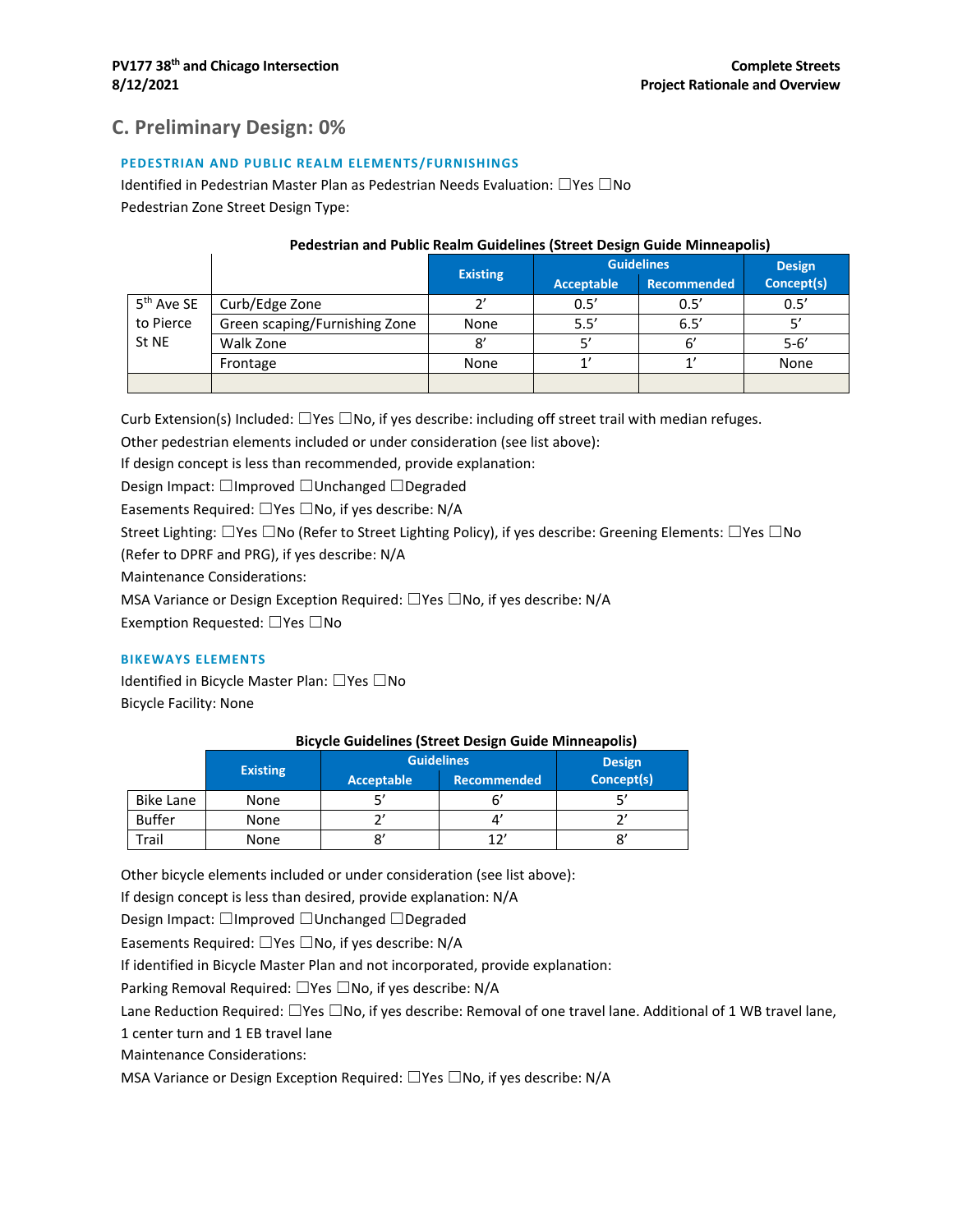Exemption Requested: ☐Yes ☐No

#### **CURBSIDE MANAGEMENT ELEMENTS**

|                             | <b>Curbside Street Guidelines (Street Design Guide)</b> |                   |                    |            |
|-----------------------------|---------------------------------------------------------|-------------------|--------------------|------------|
|                             |                                                         | <b>Guidelines</b> | <b>Design</b>      |            |
|                             | <b>Existing</b>                                         | Acceptable        | <b>Recommended</b> | Concept(s) |
| Parking Lane                | $8' - 11'$                                              |                   | 8'                 | None       |
| Delivery/Loading Zone       | None                                                    | None              | None               | None       |
| Valet/Taxi Zone             | None                                                    | None              | None               | None       |
| <b>Transit Loading Zone</b> | None                                                    | 8'                | 8'                 | None       |

On-Street Parking Recommendations (if applicable): ⊠Remove □Maintain □N/A

On-Street Loading/Un-Loading Recommendations (if applicable): ⊠Remove □Maintain □N/A

Curb Extensions Recommended: ☒Yes ☐No ☐N/A

Other curbside design elements included or under consideration (see list above):

Maintenance Considerations: Click here to enter text.

MSA Variance or Design Exception Required: ⊠Yes □No, if yes describe: N/A

#### **MOTOR VEHICLE ELEMENTS**

Design Guidelines, Standards, and Plans: MSA standards on MSA portion of project; Street Design Guidance Design Vehicle: WB-50

|                               | <b>Street Guidelines</b> |                 |                   |                    |               |
|-------------------------------|--------------------------|-----------------|-------------------|--------------------|---------------|
|                               |                          |                 | <b>Guidelines</b> |                    | <b>Design</b> |
|                               |                          | <b>Existing</b> | Acceptable        | <b>Recommended</b> | Concept(s)    |
| 38 <sup>th</sup> St & Chicago | Travel Lane(s)           | 13'             | 11'               | 11'                | None          |
| Avenue                        | Turn Lane(s)             | None            | None              | None               | None          |
|                               | Median                   | None            | None              | 10'                | None          |
|                               | Parking/Shoulder         | $8' - 11'$      | 8′                | 8'                 | None          |
|                               |                          |                 |                   |                    |               |

Maintains Emergency Vehicle Access: ⊠Yes □No

Maintains Freight Access: □Yes ⊠No □N/A

Capacity Recommendations:  $\boxtimes$  Reduction  $\Box$ Maintain  $\Box$ Expansion  $\Box$  Other:

Maintenance Considerations:

MSA Variance or Design Exception Required:  $\boxtimes$ Yes  $\Box$ No, if yes describe: Removal of Chicago and 38<sup>th</sup> from the MSA system for an undefined length

#### **INTERSECTION AND CROSSING ELEMENTS**

Street Typology: Major Collector Design Guidelines: Mixed Use Commercial Connector Design Vehicle: WB-50

#### **Signalized Intersections**

| Location                 | <b>Description</b> | Concept(s) |
|--------------------------|--------------------|------------|
| 38 <sup>th</sup> St. E & |                    | N/A        |
| Chicago Avenue           |                    |            |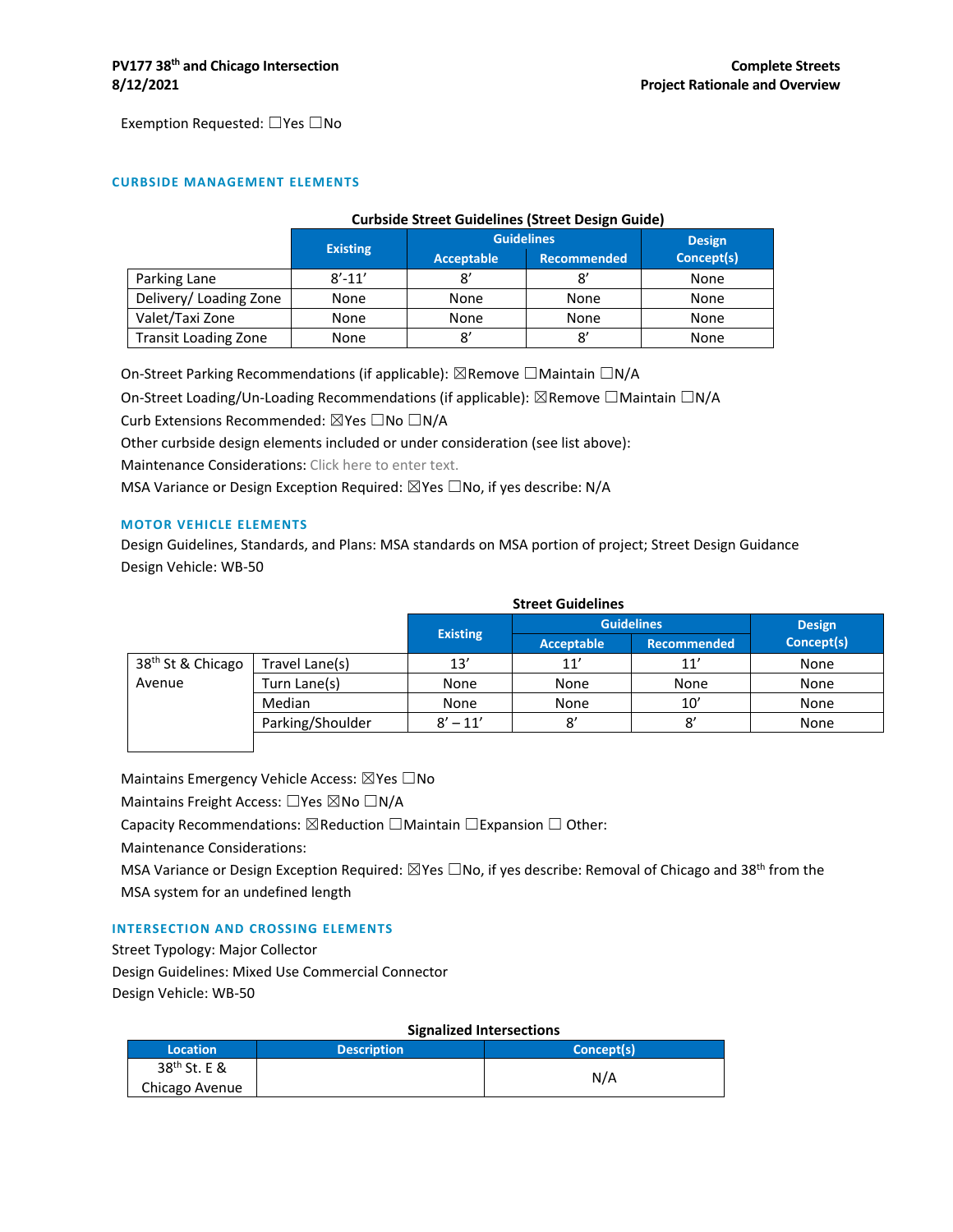#### **PV177 38<sup>th</sup> and Chicago Intersection Complete Streets 8/12/2021 Project Rationale and Overview**

Reduce non-motorized crossing distances: ⊠Yes □No □N/A Other traffic signal components included or under consideration: Other intersection design elements included or under consideration: If design recommendation affords motor vehicle elements priority consideration over pedestrian, bicycle, or transit elements provide explanation:

## **D. Preliminary Design 30% (N/A currently)**

**RECOMMENDED CROSS-SECTION**

N/A

**RECOMMENDED LAYOUT**

N/A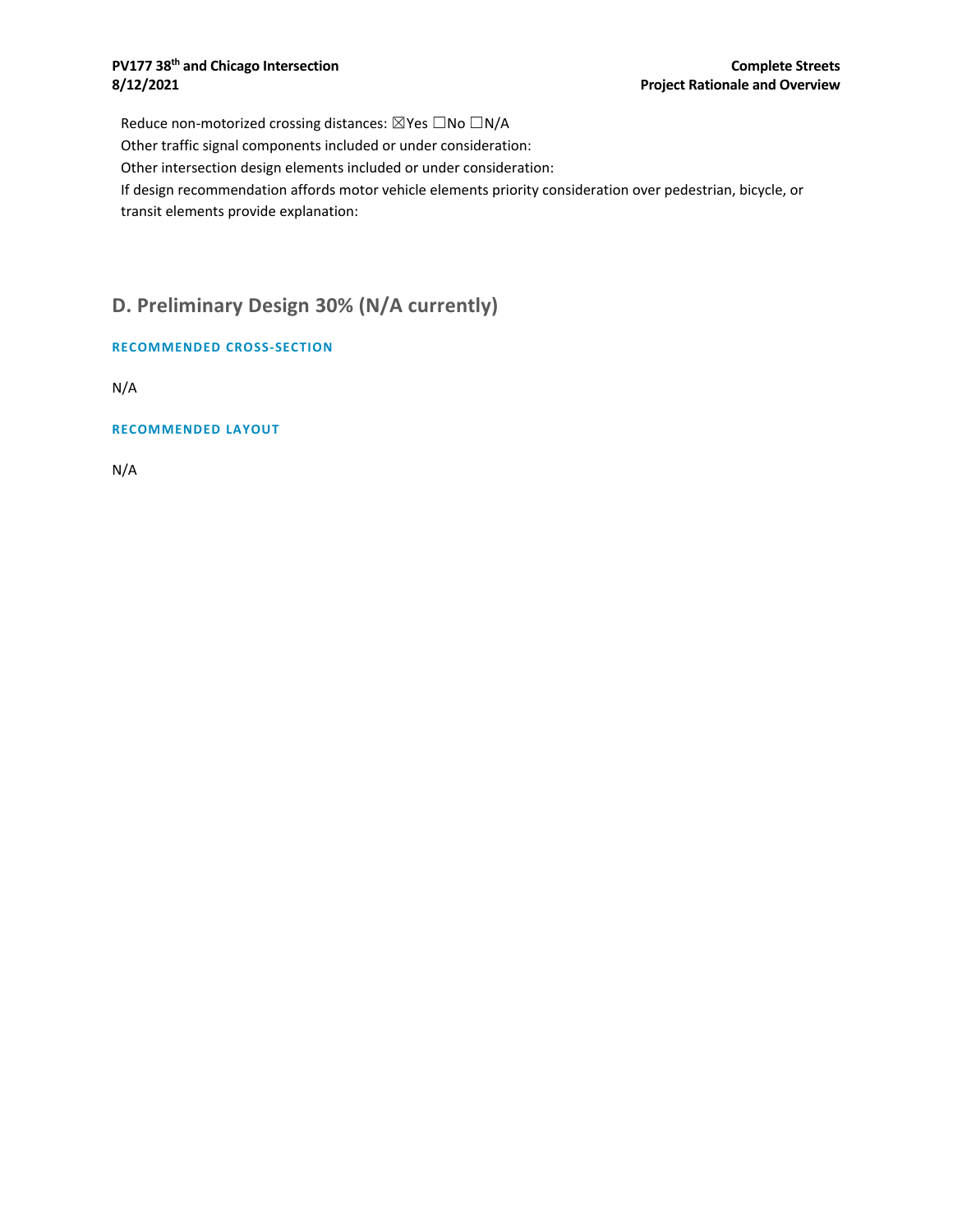## **E. Outreach and Engagement**

☒ Council Members:

- **Stakeholder Outreach**
- ☒ Residents: Click here to enter text.
- ☒ Neighborhoods:
- ☒ Advisory Committees: PAC and BAC

□ Business Associations Click here to enter text.

⊠ Private Property Owners Click here to enter text.

☒ Other:

Approach and Summary:

### **F. Project Meetings**

#### **CORE TEAM MEETINGS:**

Date: Meeting Summary:

#### **CAPITAL PROJECT TASK FORCE MEETINGS :**

Date: Meeting Summary:

#### **ADVISORY COMMITTEE MEETINGS:**

Date: Meeting Summary:

#### **STAKEHOLDER MEETINGS:**

Date: Meeting Summary:

#### **NEIGHBORHOOD/COMMUNITY MEETINGS :**

Date: Meeting Summary: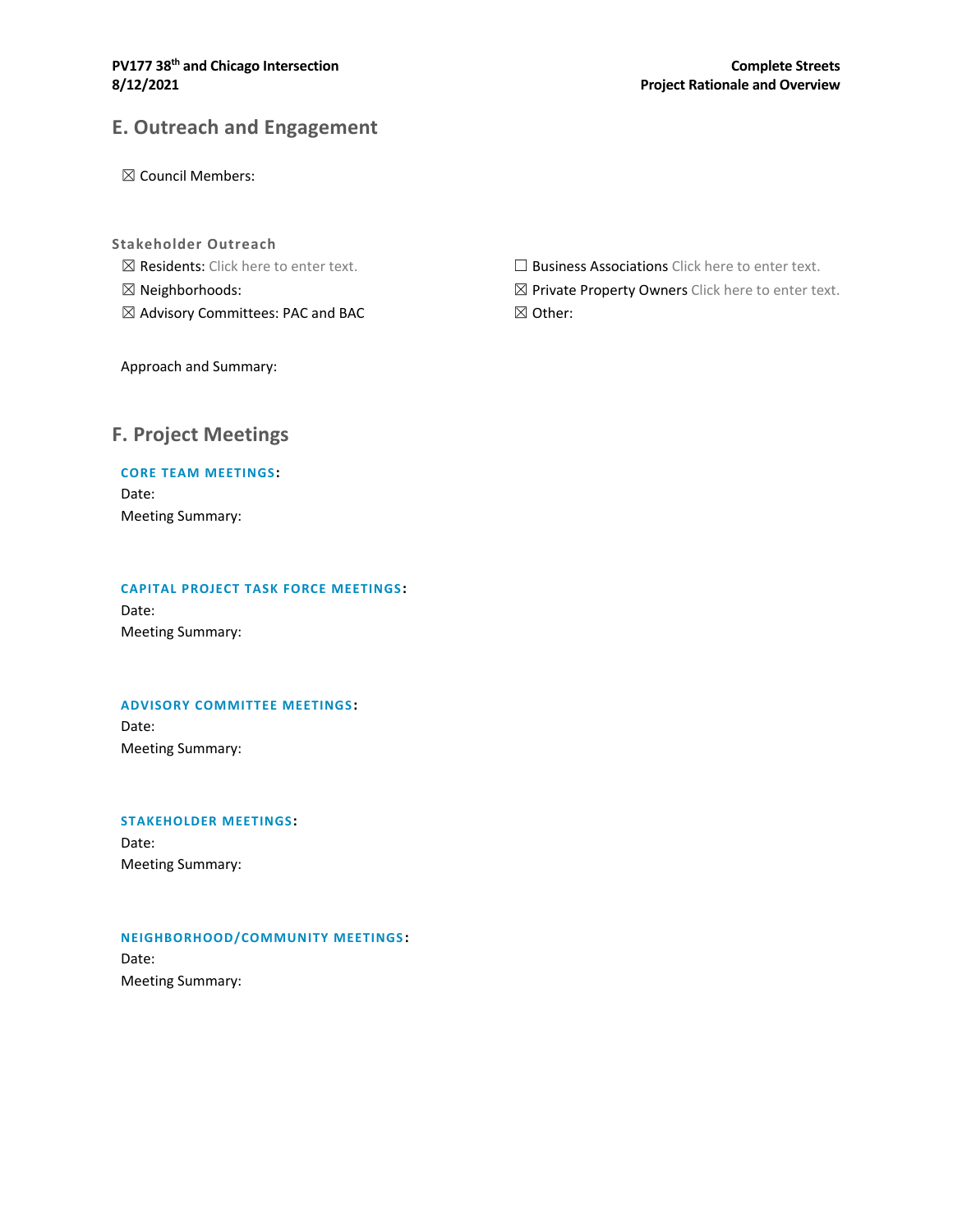# **G. Project Meetings**

#### **CONCEPT APPROVAL: 0%**

| <b>Transportation Planning and Programming</b>                       | Date |
|----------------------------------------------------------------------|------|
| Transportation Engineering and Design<br><b>LAYOUT APPROVAL: 30%</b> | Date |
| Core Team Area:                                                      | Date |
| Core Team Area:                                                      | Date |
| Core Team Area:                                                      | Date |
| Core Team Area:                                                      | Date |
| Core Team Area:                                                      | Date |

#### **DESIGN APPROVAL: 60%**

| Core Team Area: | Date |
|-----------------|------|
| Core Team Area: | Date |
| Core Team Area: | Date |
| Core Team Area: | Date |
| Core Team Area: | Date |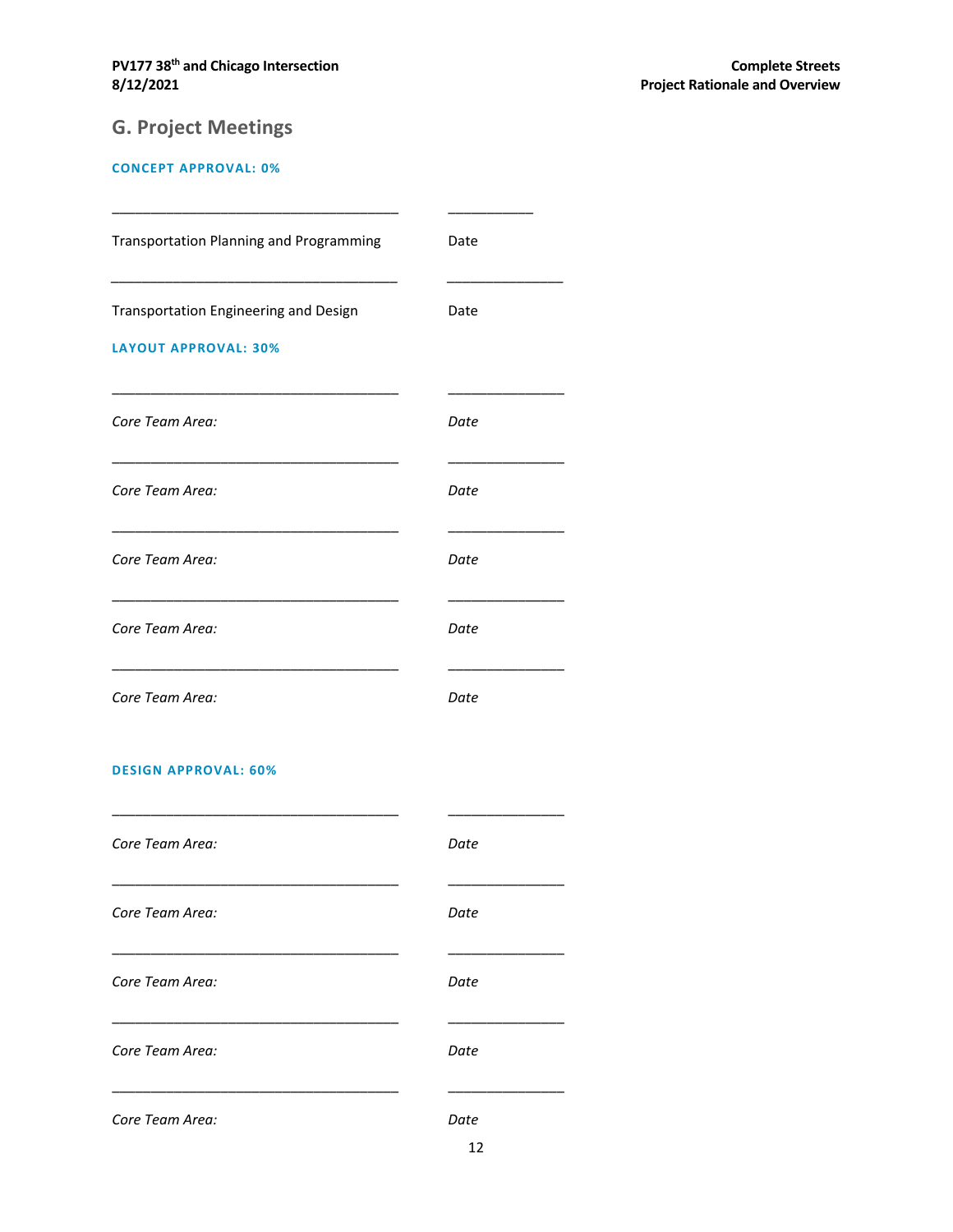#### **DESIGN APPROVAL: 90%**



*(Note: Provide final signed copies to the Project Sponsor, Customers, and Division Director.)*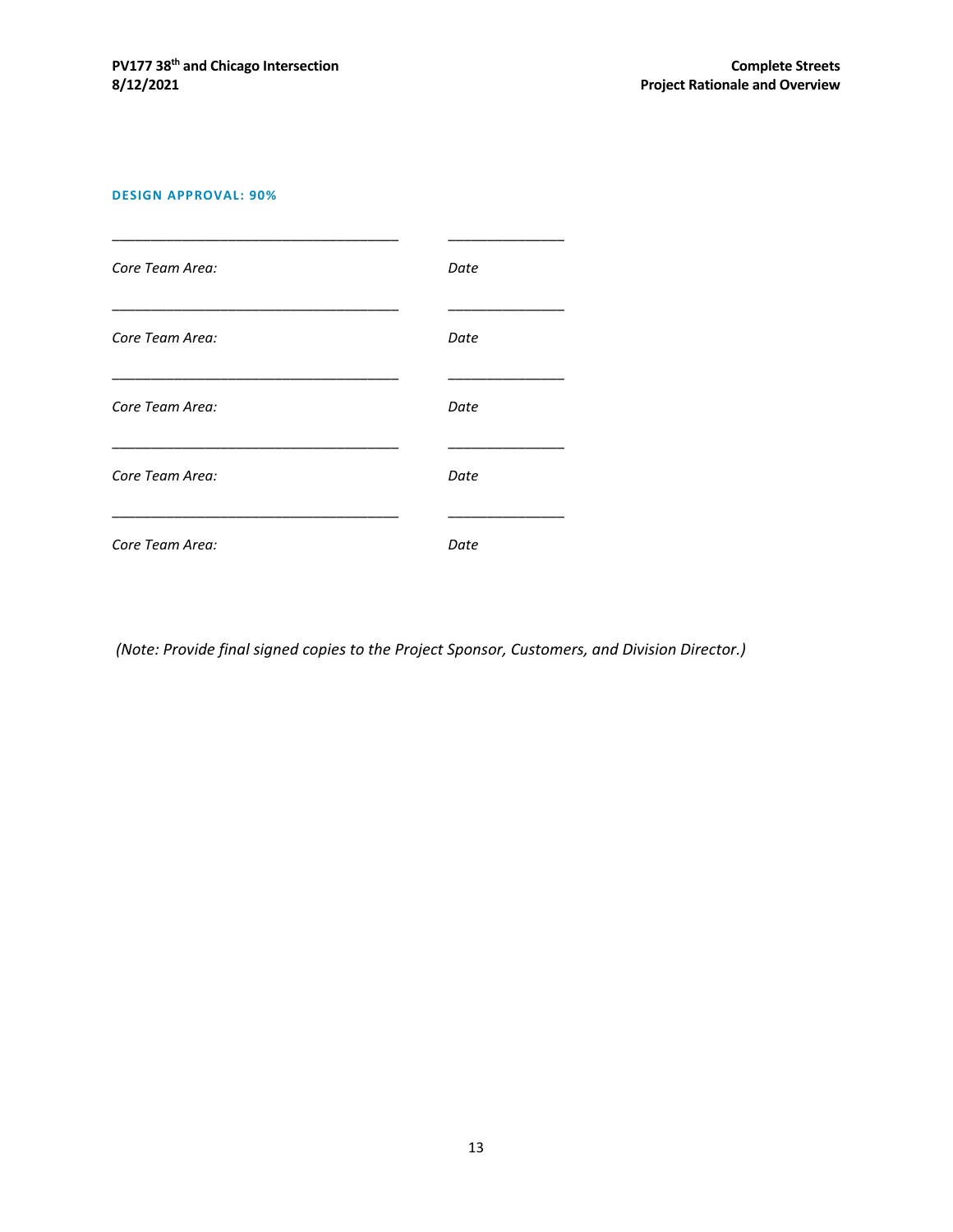## Concept and Design Changes

| <b>Design</b><br><b>Benchmark</b> | <b>Date</b> | <b>Design</b><br><b>Change(s) refer to remix</b><br>concepts | Rationale | <b>Core Team</b><br><b>Member</b> |
|-----------------------------------|-------------|--------------------------------------------------------------|-----------|-----------------------------------|
| 30                                |             |                                                              |           |                                   |
| 60                                |             |                                                              |           |                                   |
| 90                                |             |                                                              |           |                                   |
| 100                               |             |                                                              |           |                                   |
|                                   |             |                                                              |           |                                   |

# Summary of Non-Motorized Complete Streets Elements

| <b>Mode</b>                          | <b>New/Modified Elements</b> |
|--------------------------------------|------------------------------|
| Pedestrian                           |                              |
| <b>Bicycles</b>                      |                              |
| Transit                              |                              |
| Public Realm<br>Elements/Furnishings |                              |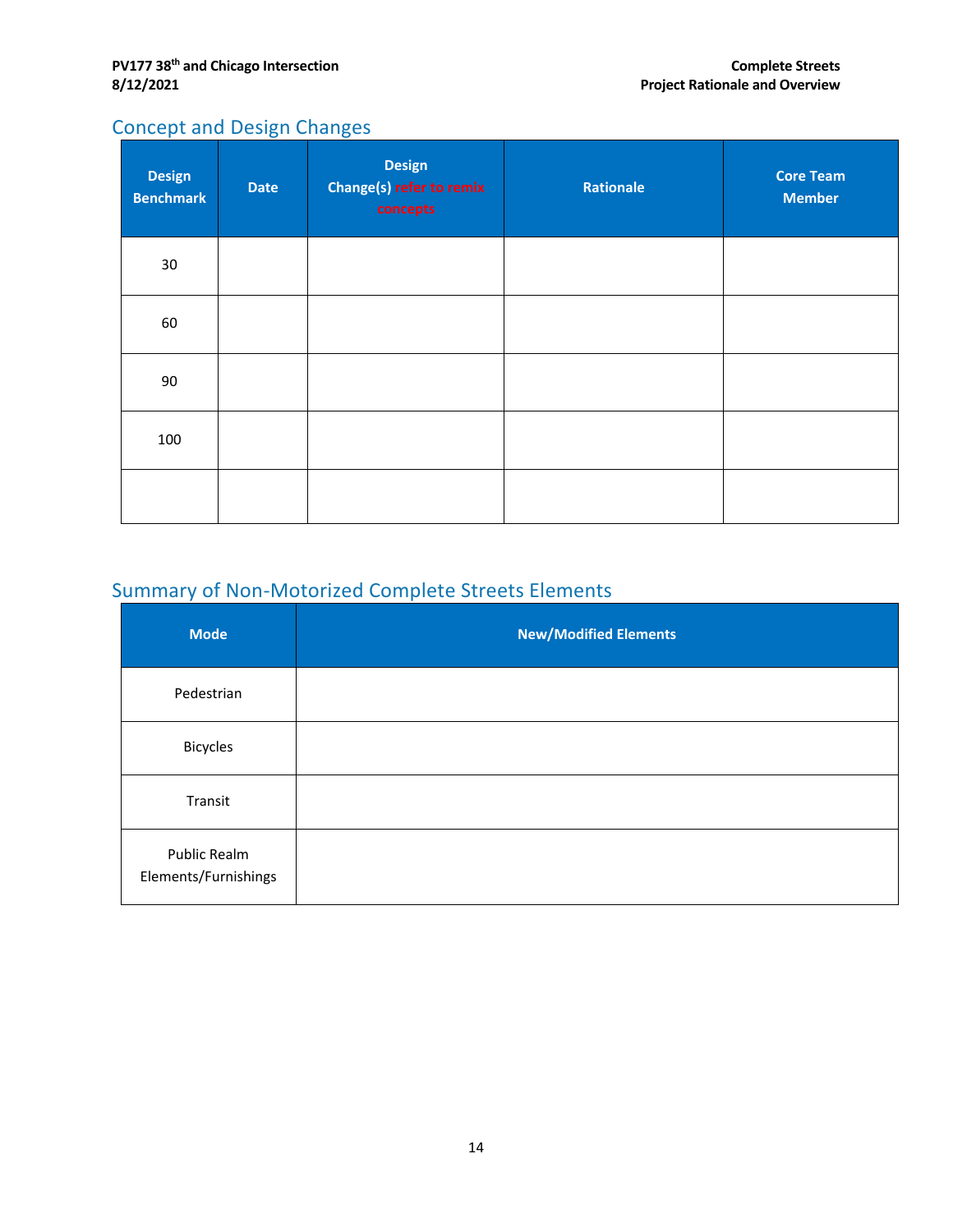## Modal Exemptions

Exemption Requested: □Yes □No, if yes mode: Click here to enter text.

Exemption Criteria:

- $\Box$  Cost of a new facility for a mode is excessively disproportionate to need or probable future use.
- $\Box$  Documented lack of need (i.e., higher-quality parallel routes near).
- ☐ Constraints related to physical space, emergency vehicle clearance, or right-of-way acquisition.
- $\Box$  Mode is prohibited by law from using the street.

Supporting information:

City Council Approval: ☐Yes ☐No Date: Click here to enter a date.